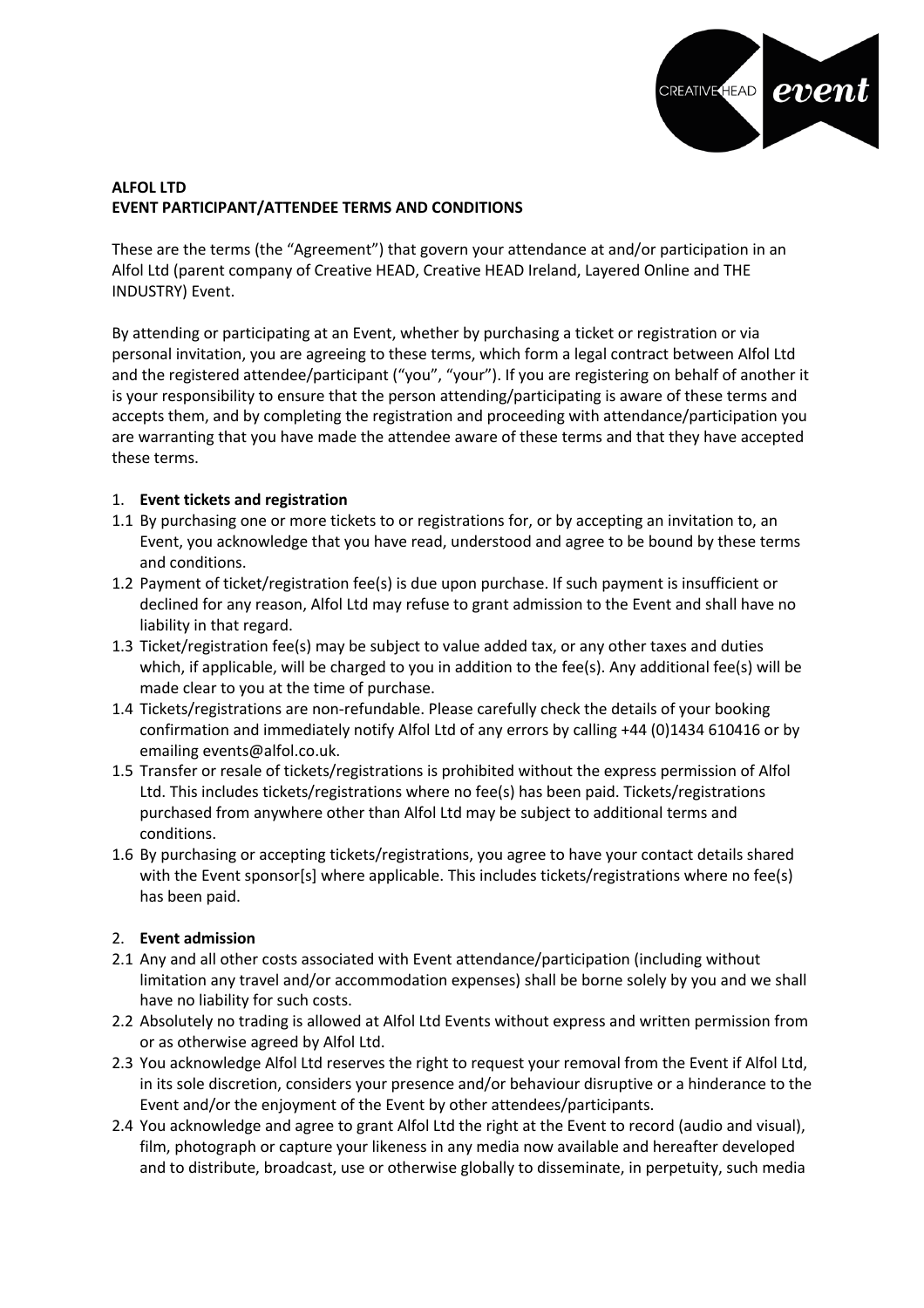without any further approval from you or any payment to you. This grant to Alfol Ltd includes, but is not limited to, the right to edit such media, the right to use the media alone or together with other information, and the right to allow others to use and/or disseminate the media.

- 2.5 The unauthorised use of photographic and/or recording equipment at Alfol Ltd Events is strictly prohibited. Alfol Ltd reserves the right to request that any unauthorised photos, videos and/or recordings are destroyed or deleted.
- 2.6 All attendees must respect and adhere to the terms and conditions of the Event venue, a copy of which is available on request.

### 3. **Cancellation, postponement, or alteration**

- 3.1 In the event of cancellation by Alfol Ltd, the amount that will be refunded is limited to the amount paid for the Event ticket/registration only. Any and all other costs associated with your attendance/participation (including without limitation any travel and/or accommodation expenses) shall be borne solely by you and Alfol Ltd shall have no liability for such costs.
- 3.2 In the event of postponement by Alfol Ltd, tickets/registrations will usually be valid for the rescheduled date (or you will be offered tickets/registrations of corresponding value for the rescheduled event, subject to availability).
- 3.2.1 If you notify Alfol Ltd within the specified deadline that you are unable to attend the rescheduled Event, you may receive a refund of the ticket/registration fee(s) (excluding the booking fee if applicable) but any such refund will be at Alfol Ltd's sole discretion (acting reasonably). Alfol Ltd will not, under any circumstances, be responsible for any other costs associated with attendance/participation (including without limitation any travel and/or accommodation expenses), or any losses you incur as a result of the change of Event date.
- 3.2.2 Failure to notify Alfol Ltd within any specified deadline that you are unable to attend the rescheduled Event will be deemed to be a reconfirmation of your order for tickets/registrations for the rescheduled Event, and you will not be able to claim a refund if available.
- 3.3 You acknowledge and agree that Alfol Ltd, in its sole discretion, reserves the right to alter any and all aspects of the Event, including but not limited to, the Event name, themes, content, program, speakers, performers, hosts, moderators, venue, date and time. Alfol Ltd will endeavour to notify you of any changes at the earliest opportunity.

#### 4. **Liability**

- 4.1 You acknowledge and understand that attendance/participation in any Event, and admission to any associated Event venue, is at your own risk.
- 4.2 Alfol Ltd reserves the right to refuse admission to the Event venue, or to remove any person from the venue for reasons of public safety, any unacceptable behaviour likely to cause damage, nuisance or injury, or for any breach of these terms and conditions.
- 4.3 Alfol Ltd is not responsible for the actions or failures of any venue, performer, promoter, or other event partner. Under no circumstances shall Alfol Ltd be liable for death or personal injury suffered by you or your guests arising out of attendance at or participation in an event, unless caused by Alfol Ltd's negligence. Neither shall we be liable for any loss or damage sustained to your property or belongings, or those of any guests under your booking.
- 4.4 Alfol Ltd will not be liable to you for failure to perform any of its obligations if the failure is caused by a force majeure event (meaning any cause beyond our reasonable control including without limitation, acts of God, communicable diseases leading to quarantine, restriction in movement or travel advisory warnings issued by a national or international body or agency, war, insurrection, riot, civil disturbances, acts of terrorism, fire, explosion, flood, theft of essential equipment, malicious damage, strike, lock out, weather, third party injunction, national defence requirements, acts or regulations of national or local governments). This clause does not affect the terms of any clauses specifically providing for a right of refund.